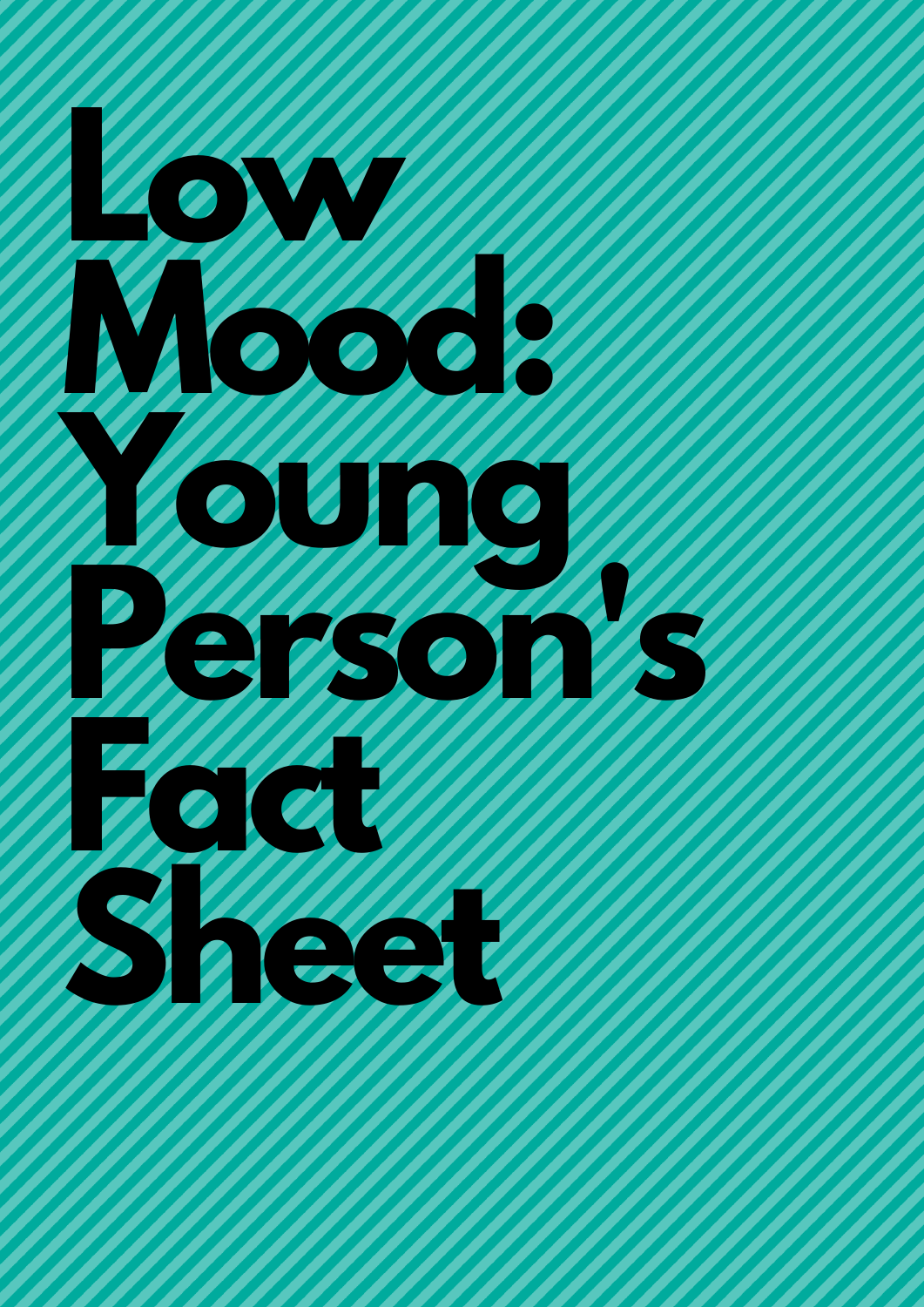# **What is Low Mood?**

**Anyone can get Low Mood. It is the most common psychological problem. It varies from person to person and stressful or difficult things can trigger it or it can seemingly come out of nowhere. We all feel sad from time to time but usually the feeling passes. With Low Mood, these feelings of sadness just seem to go on and on and it's hard to see a way to feel happy**

**again.**

**Low Mood can impact how you feel, how you think and things that you do.**

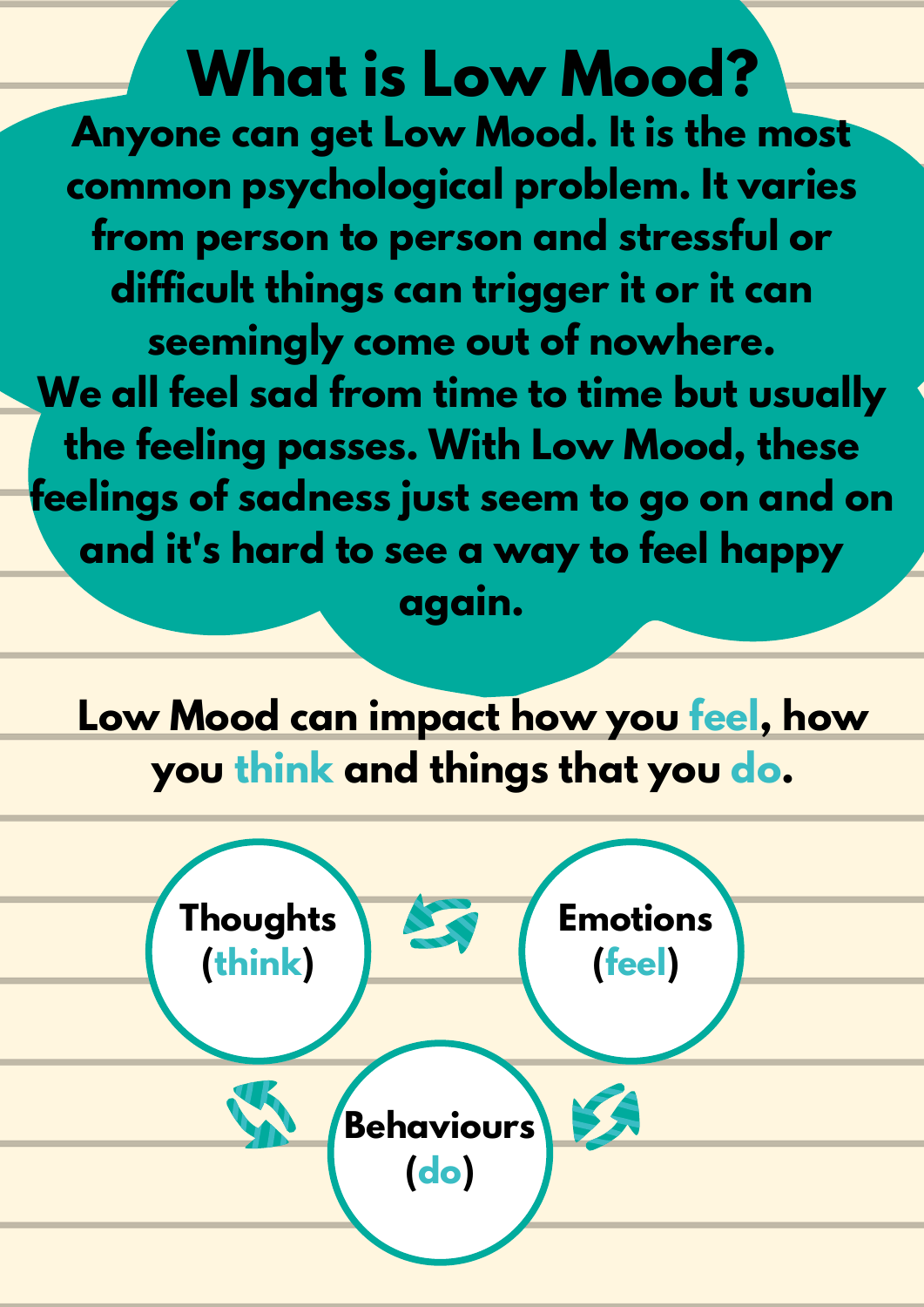# **Symptoms of Low Mood**

#### **Feeling Hopeless & Guilty**

**Feeling low for a long time can make us focus on the bad things in life, making us feel hopeless, sad, or like nothing is good. We might also feel guilty for thinking this way and more irritable than usual.**

#### **Concentration**

**Low Mood slows our bodies and brains down meaning we might struggle to concentrate or make decisions. We might also feel like we're 'clumsier' than normal or might forget things easily.**

#### **Aches and Pains**

**Low mood and pain share nerve pathways in the spinal cord and also share chemicals in the brain. This means we might feel aches and pains in our muscles due to feeling low.**

#### **Negative Thoughts**

**Feeling low is linked to negative thinking for example, you might think that nothing is good, that you don't want to be here anymore, or you might have thoughts about hurting yourself. These are really upsetting thoughts but are a very common symptom of low mood.**

#### **Lack of Energy**

**Low mood drains our bodies of energy, making us feel tired and drained. This might mean we feel too tired to do the things we'd usually want to do.**

#### **Change in Appetite**

**Cortisol (our stress hormone) is released by the brain when we feel low - this might mean we don't feel hungry. Or, we might also comfort eat and eat more than usual.**

#### **Sleep**

**Changes to our hormones can make it difficult to get to sleep. Equally, negative thoughts could also stop you getting to sleep. You might also notice you're sleeping more or sleeping through the day because you don't have much energy.**



**Understanding your symptoms of low mood is the first step to getting better. Remember, though these symtoms are upsetting, they are a NORMAL reaction.**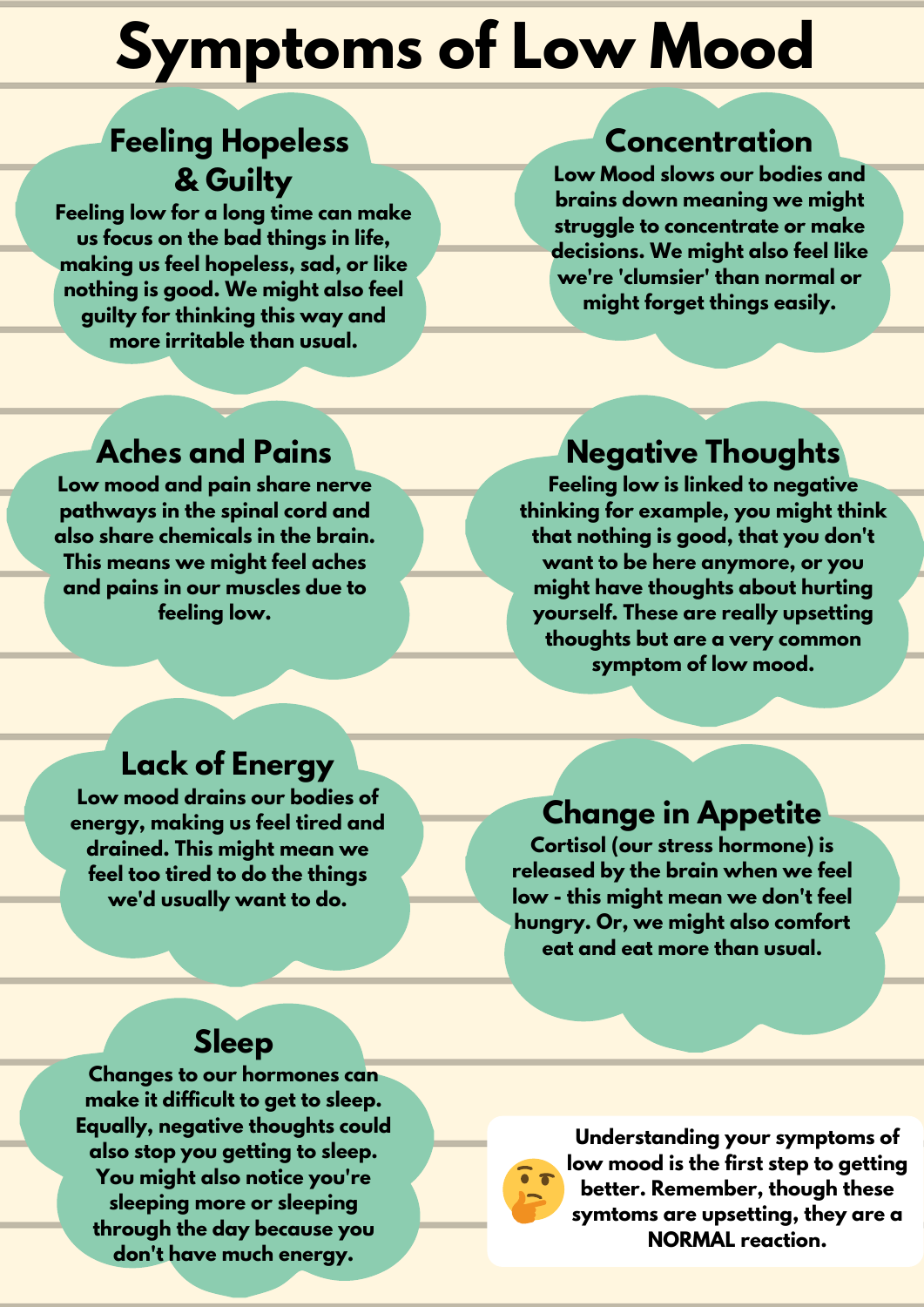# **Behavioural Activation**

**Behavioural Activation is an intervention used to help people who are struggling with low mood. It is based on Cognitive Behavioural Therapy (CBT) and there is lots of evidence and research that shows it works! The main idea behind Behavioural Activation is that, when low in mood, we get stuck in a vicious negative cycle. To feel better, we therefore need to change something in the cycle so that it becomes a positive cycle.**



#### **get less out of life**

**Stop getting enjoyment from life, stop feeling any sense of achievement and feel isolated from others.**

**The longer we're stuck in the vicious cycle, the lower and more unhappy we feel. This then makes it more and more difficult to do things and means we get even less out of life.**

## **Breaking the Cycle: Do More to Feel Better**

**A proven way to break this cycle is to start DOING more meaningful and enjoyable activities. This can be very difficult at first but we know that activity helps us to feel happier, distracts us from negative thoughts, makes us feel more motivated, improves our concentration, and makes us feel less tired. This is why we say DO MORE TO FEEL BETTER!**

**get more from life**

**do more of what matters**

## **feel better and happier**

This can be hard to do at first, but the more you do it, the happier you will feel, the closer you will feel to others and the more you will feel a sense of achievement.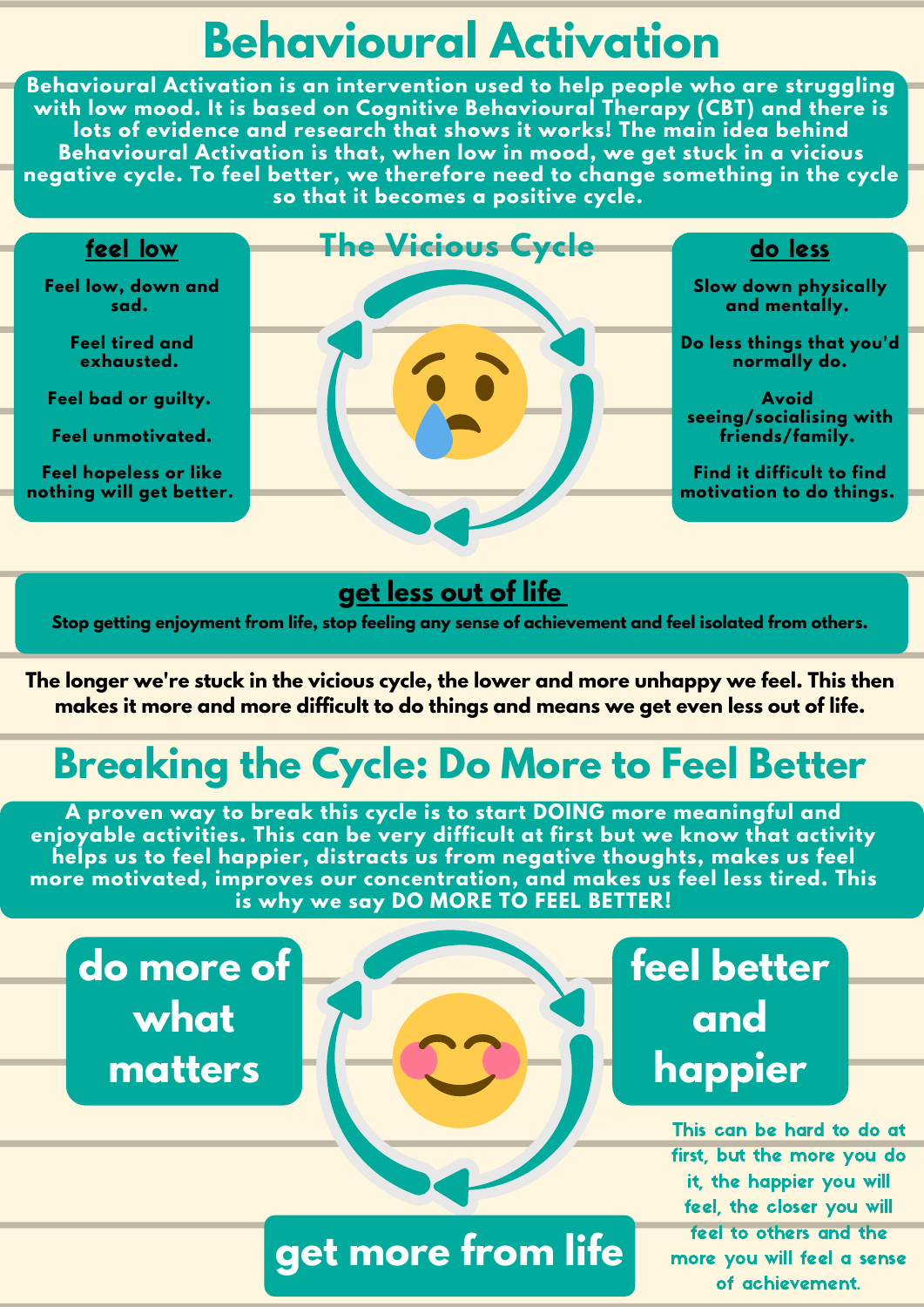

**Becoming more active will help you begin to overcome your low mood. This is because, when you do something you enjoy, you feel happier and more positive about life and the world! Doing more meaningful things helps you feel better!**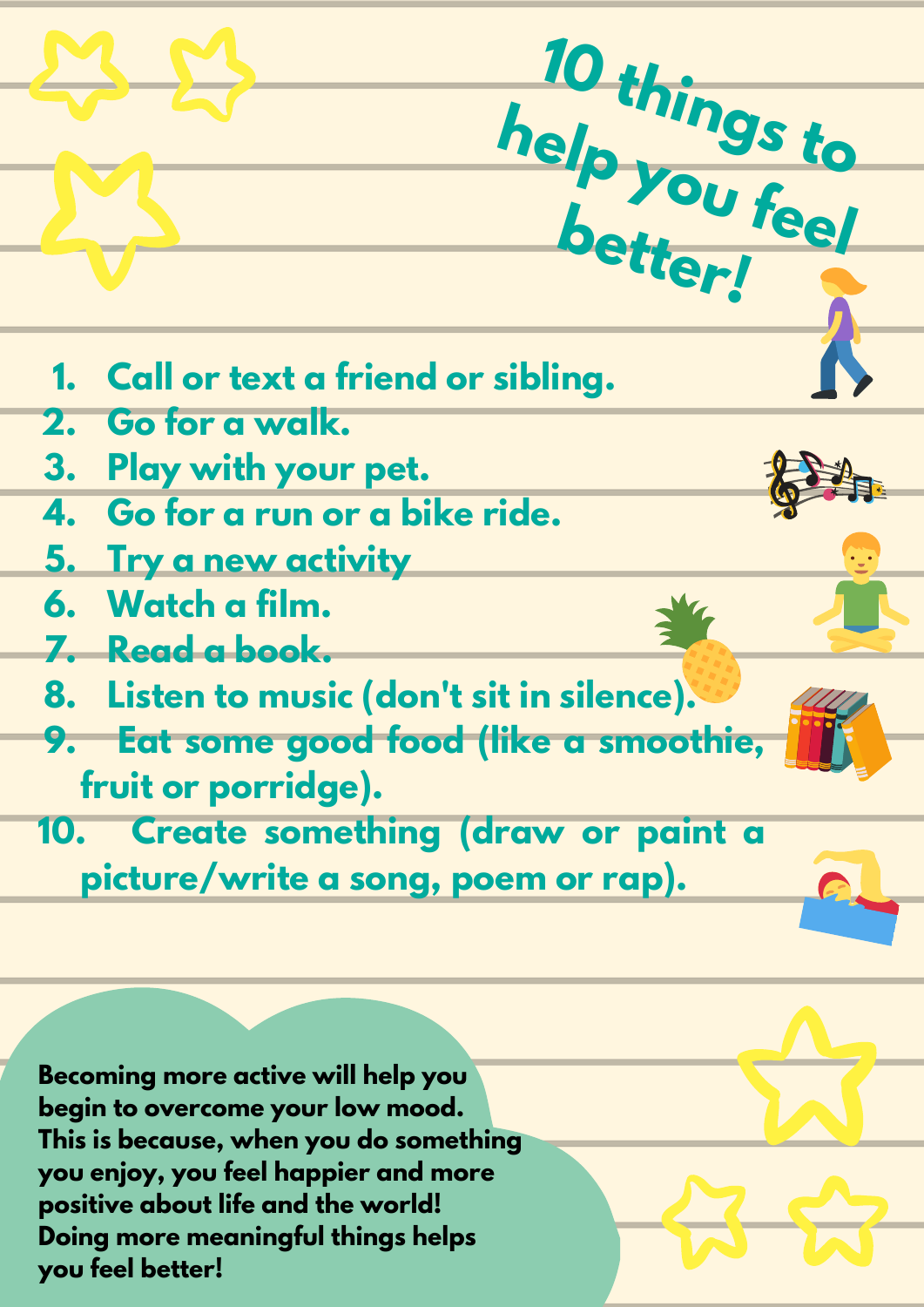# **Make a list of 10 activities that you enjoy or make you feel good!**

| $\boxed{1}$             |  |
|-------------------------|--|
| 2                       |  |
| $\overline{\mathbf{3}}$ |  |
| $\bigoplus$             |  |
| $\overline{\mathbf{G}}$ |  |
| $\overline{6}$          |  |
| 7                       |  |
| 8                       |  |
| $\bullet$               |  |
| 10                      |  |
|                         |  |
|                         |  |
|                         |  |